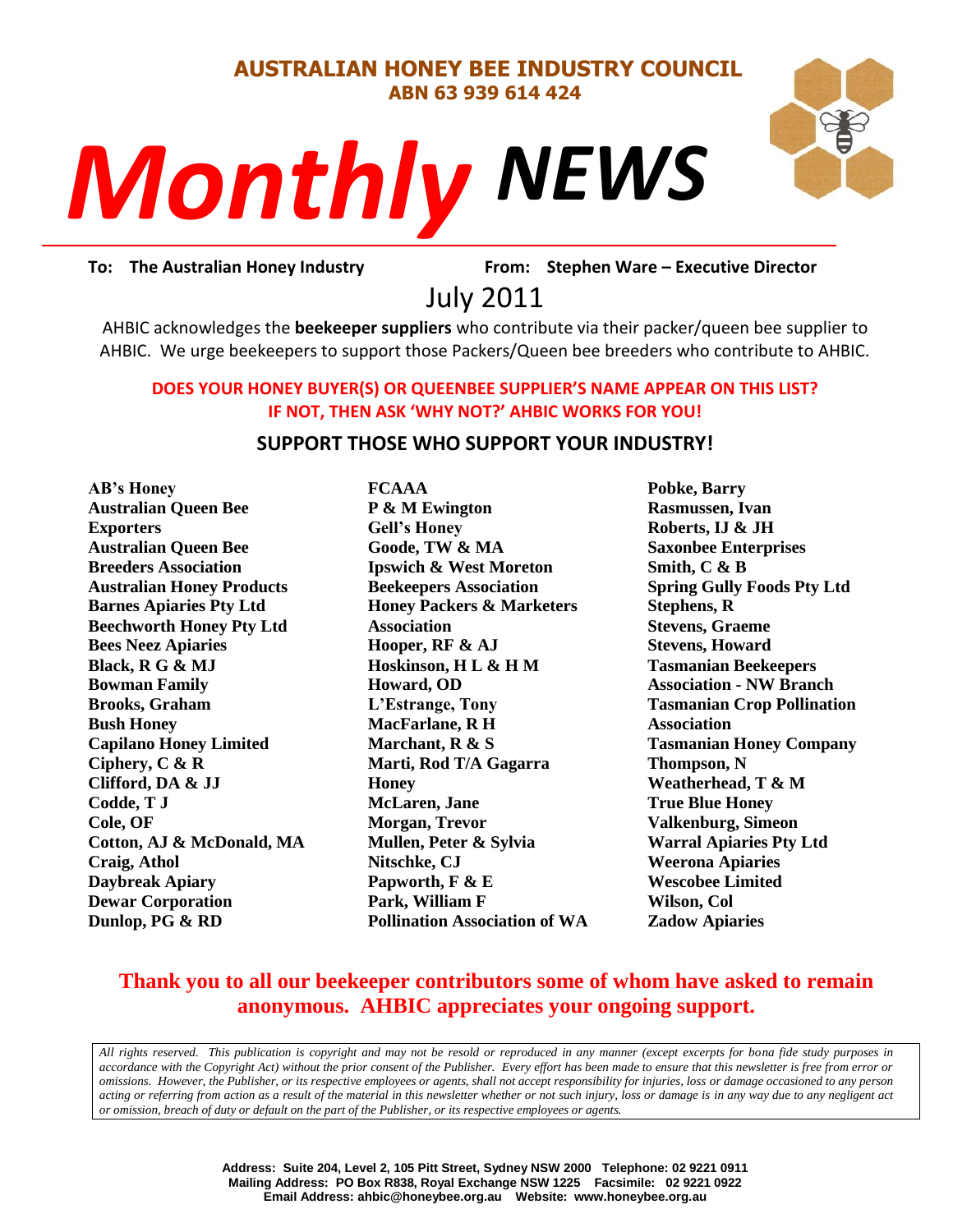*The following provides an update of recent activities of AHBIC naturally if you should seek any further clarification please do not hesitate to contact the AHBIC office.*

# *AHBIC ANNUAL GENERAL MEETING*

The Annual General Meeting of AHBIC was held on Friday 8 July in Adelaide. Congratulations go to the South Australian Apiarists" Association for hosting the Conference.

# **THANK YOU**

A special thank you goes to our two retiring Executive Members, Ian Stephens & Trevor Weatherhead for their input over the past years.

# *AHBIC EXECUTIVE MEMBERS*

We welcome new executive members, Rod Pavy and Ian Zadow to the AHBIC Board.

The incoming AHBIC Executive for the coming year are:

| Chairman               | <b>Mr Lindsay Bourke</b>                                      |  |  |  |
|------------------------|---------------------------------------------------------------|--|--|--|
|                        | 11/11 High Street, LAUNCESTON TAS 7250                        |  |  |  |
|                        | <b>Ph:</b> 03 6331 0888 <b>Fax:</b> 03 6331 3224              |  |  |  |
|                        | Mob: 0418 131 256 Email: lb@ozhoney.com.au                    |  |  |  |
| <b>Deputy Chairman</b> | Mr Ed Planken                                                 |  |  |  |
|                        | Wescobee Limited                                              |  |  |  |
|                        | PO Box 105 BAYSWATER WA 6053                                  |  |  |  |
|                        | <b>Ph:</b> 08 9271 8133 <b>Fax:</b> 08 9271 1025              |  |  |  |
|                        | Mob: 0412 916 824 Email: eduard.planken@wescobee.com          |  |  |  |
| <b>Executive</b>       | Mr Ken Gell                                                   |  |  |  |
|                        | 48 Dundas Road, MARYBOROUGH VIC 3550                          |  |  |  |
|                        | <b>Ph:</b> $03\,5461\,4326$                                   |  |  |  |
|                        | Mob: 0428 506 752 Email: gells honey@hotmail.com              |  |  |  |
| <b>Executive</b>       | Mr Ian Zadow                                                  |  |  |  |
|                        | PO Box 339, TINTINARA SA 5266                                 |  |  |  |
|                        | <b>Ph:</b> 08 8757 2435 <b>Fax:</b> 08 8757 2264              |  |  |  |
|                        | Mob: 0429 433 125 Email: immizad@bigpond.com                  |  |  |  |
| <b>Executive</b>       | <b>Mr Rod Pavy</b>                                            |  |  |  |
|                        | Saxonbee Enterprises                                          |  |  |  |
|                        | 1037 Reen Road, GIDGEGANNUP WA 6083                           |  |  |  |
|                        | Ph/Fax: 08 9574 7186                                          |  |  |  |
|                        | <b>Mob:</b> 0428 747 186 <b>Email:</b> saxonbee@activ8.net.au |  |  |  |
| <b>Capilano Honey</b>  | <b>Mr Trevor Morgan</b>                                       |  |  |  |
|                        | Capilano Honey Limited                                        |  |  |  |
|                        | PO Box 52, STREAKY BAY SA 5680                                |  |  |  |
|                        | <b>Ph:</b> $0886261355$                                       |  |  |  |
|                        | Mob: 0427 884 462 Email: tpmorg@obigpond.net.au               |  |  |  |

# *FUTURE AHBIC EXECUTIVE MEETINGS*

The following dates have been set for AHBIC Executive meetings for the next year:

- Monday 31 October 2011
- Monday 27 February 2012
- Monday 7 May 2012

# *2012 AHBIC AGM*

That the year 2012 Annual General Meeting of the Australian Honey Bee Industry Council will be held in Launceston, Tasmania.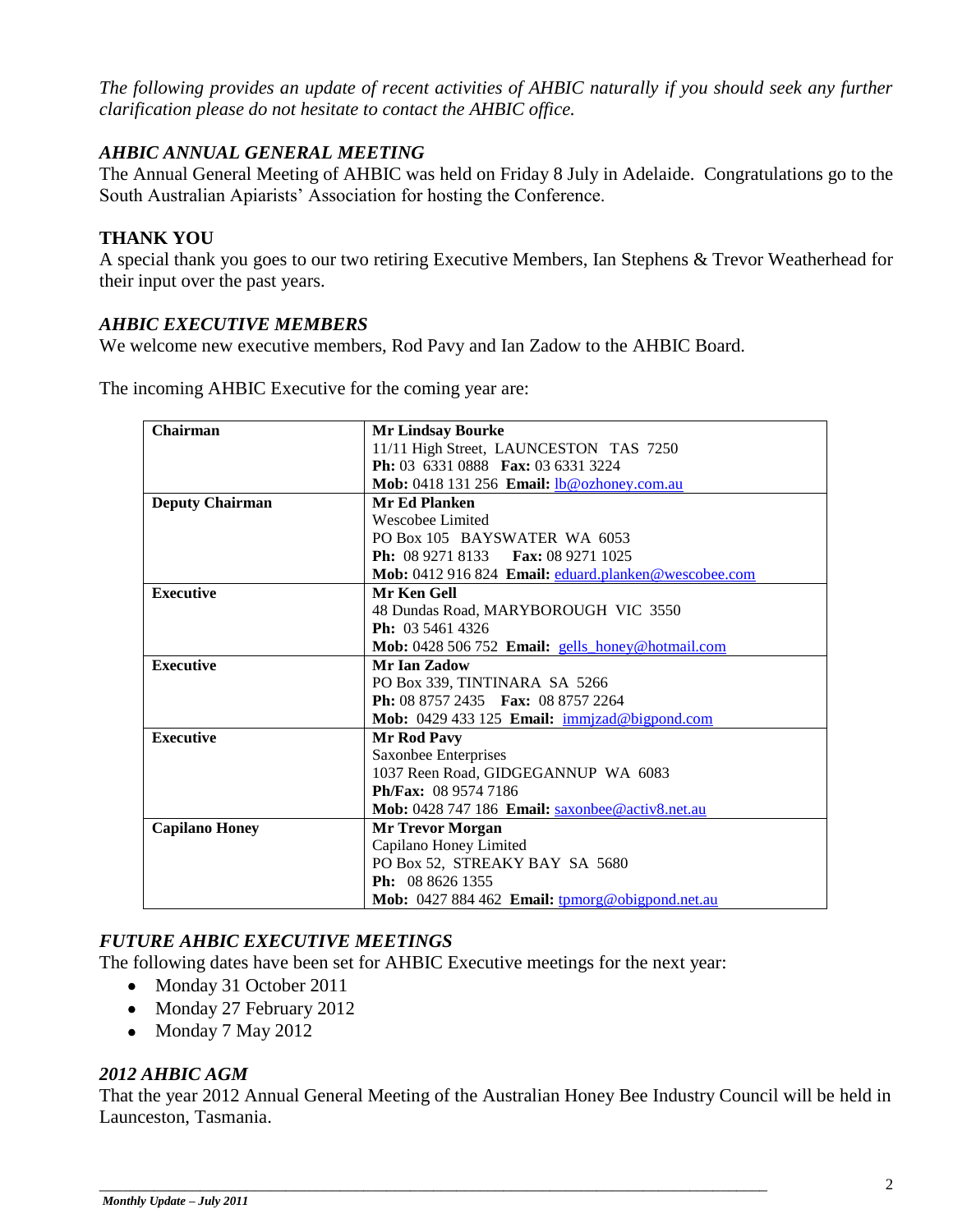| 2012 ANNUAL GENERAL MEETING AND SECTOR CONFERENCES |  |  |  |  |  |  |
|----------------------------------------------------|--|--|--|--|--|--|
|----------------------------------------------------|--|--|--|--|--|--|

| <b>FCAAA</b>                                                 | <b>New South Wales Apiarists' Association</b>    | 24/25 May 2012  |  |
|--------------------------------------------------------------|--------------------------------------------------|-----------------|--|
|                                                              | <b>Tasmanian Beekeepers' Association</b>         | 5/6 July 2012   |  |
|                                                              | <b>Victorian Apiarists' Association</b>          | 20/21 June 2012 |  |
|                                                              | <b>WA Farmers Federation- Beekeeping Section</b> | 15 June 2012    |  |
|                                                              | <b>Queensland Beekeepers' Association</b>        | 14/15 June 2012 |  |
|                                                              | <b>South Australian Apiarists' Association</b>   | 28/29 June 2012 |  |
| <b>Honey Packers' and Marketers' Association</b>             |                                                  | June 2012       |  |
| <b>National Council of Crop Pollination Associations</b>     |                                                  | 4/5 July 2012   |  |
| <b>Australian Queen Bee Breeders' Association</b>            |                                                  | <b>TBA</b>      |  |
| <b>Australian Honey Bee Industry Council</b>                 |                                                  | 6 July 2012     |  |
| <b>Federal Council of Australian Apiarists' Associations</b> |                                                  | <b>TBA</b>      |  |

#### **AHBIC RESOLUTIONS**

#### *Set out below are the resolutions passed at the 2011 AGM other than those of a procedural nature:*

- 11.05 That all groups currently represented in the Constitution, as affiliated associations only have one vote.
- 11.08 That the subscription fee for member bodies be \$20 plus GST.
- 11.09 That AHBIC supports an amendment to the Constitution of the Goodacre Award to allow a member of the organising committee to be a recipient of such an award.
- 11.12 That this Association (CPA) requests AHBIC to make a firm commitment to support the Honeybee & Pollination Security CRC, both in principle and financially, to the greatest degree its resources will allow.
- 11.14 That the minutes of AHBIC Executive Meetings be sent to member body secretaries.
- 11.15 That AHBIC continue to support the containment and surveillance of Asian Honeybees with the view of achieving again the possibility of eradication.
- 11.18 That the South Australian Apiarists Association (SAAA) supports the vote of confidence in AHBIC, as the peak industry body.
- 11.19 That AHBIC investigate the food security enquiry and seek industry involvement.
- 11.22 That the AHBIC Secretariat provide a letter to Queensland Beekeepers responding to all the issues relating to AHBIC.
- 11.23 That a fighting fund be set up to obtain donations from the public to fight the invasion of *Apis cerana*.
- 11.24 That the year 2012 Annual General Meeting of the Australian Honey Bee Industry Council be held in Launceston, Tasmania.
- 11.26 That the Secretary would make available to member organisations data on exports and imports as it becomes available.

\_\_\_\_\_\_\_\_\_\_\_\_\_\_\_\_\_\_\_\_\_\_\_\_\_\_\_\_\_\_\_\_\_\_\_\_\_\_\_\_\_\_\_\_\_\_\_\_\_\_\_\_\_\_\_\_\_\_\_\_\_\_\_\_\_\_\_\_\_\_\_\_\_\_\_\_\_\_\_\_\_\_\_\_\_\_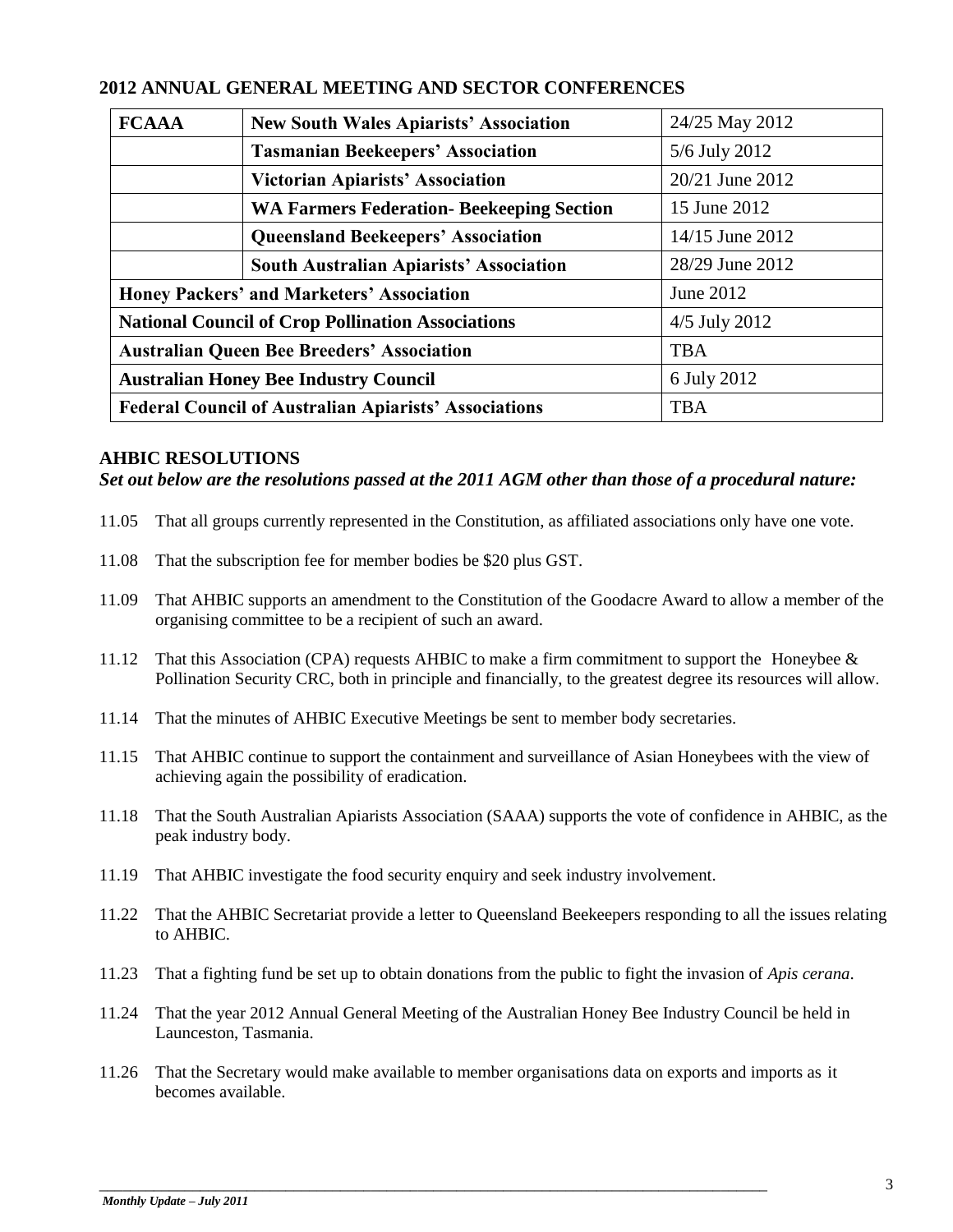# *APIS CERANA* **UPDATE**

#### **Advice 98 -24 June 2011**

Detections since Advice 97 are: IP409 was a swarm at Manunda IP410 was a nest at Machans Beach IP411 was a swarm at Woree IP412 was a nest at Parramatta Park IP413 was a swarm at Woree IP414 was a nest in Cairns

The NMG Co-ordination Group met last week. The plan was discussed and the amended version is due out for final confirmation. The official line is that the Asian bee is still not eradicable but this can be revisited if enough data is gathered and a scientific panel agrees that the data shows eradication is still possible.

The Memorandum of Understanding (MOU) for both AHBIC and the volunteers has now been resolved satisfactorily. AHBIC has signed the document. Each volunteer needs to sign the individual MOU and thus gain insurance coverage under the Queensland Government scheme. Each volunteer is also required to sign a form for AHBIC. The MOU"s have taken a while but it was in the best interest of our industry and the volunteers that we did not sign it until we had received advice from our lawyers that they were satisfied with it. We needed to exhibit due diligence in this process. Thanks to Neil O"Brien from the Queensland Government Department who kept working on the documents and came up with a satisfactory outcome.

The volunteers are already in Cairns having arrived there on Wednesday. There are 11 and they had their induction today. This took 4 hours but it is a necessary part of being a volunteer. Bill Weiss is organising rosters and will book accommodation if required. Please contact Bill on: 02 6732 1263 or 0428 669 578 or email to [beeweiss@gmail.com](mailto:beeweiss@gmail.com) if you wish to volunteer. Bill is looking at a two week period but I am sure would discuss any other arrangements you may need.

The Senate report was tabled in the Senate yesterday. The report can be found at: [http://www.aph.gov.au/Senate/committee/rat\\_ctte/bees\\_2011/report/report.pdf](http://www.aph.gov.au/Senate/committee/rat_ctte/bees_2011/report/report.pdf)

\_\_\_\_\_\_\_\_\_\_\_\_\_\_\_\_\_\_\_\_\_\_\_\_\_\_\_\_\_\_\_\_\_\_\_\_\_\_\_\_\_\_\_\_\_\_\_\_\_\_\_\_\_\_\_\_\_\_\_\_\_\_\_\_\_\_\_\_\_\_\_\_\_\_\_\_\_\_\_\_\_\_\_\_\_\_

The two speeches made when the report was tabled can be found at: <http://www.aph.gov.au/hansard/senate/dailys/ds230611.pdf>

# **Advice 99– 16 July 2011**

Detections since Advice 98, which was three (3) weeks ago, are:

IP415 was a nest at Portsmith IP416 was a nest at Kuranda IP417 was a nest at Kewarra Beach IP418 was a nest at Mareeba IP419 was a swarm at Edmonton IP420 was a nest at Cairns IP421 was a nest at Cairns IP422 was a nest at Cairns IP423 was a nest at Cairns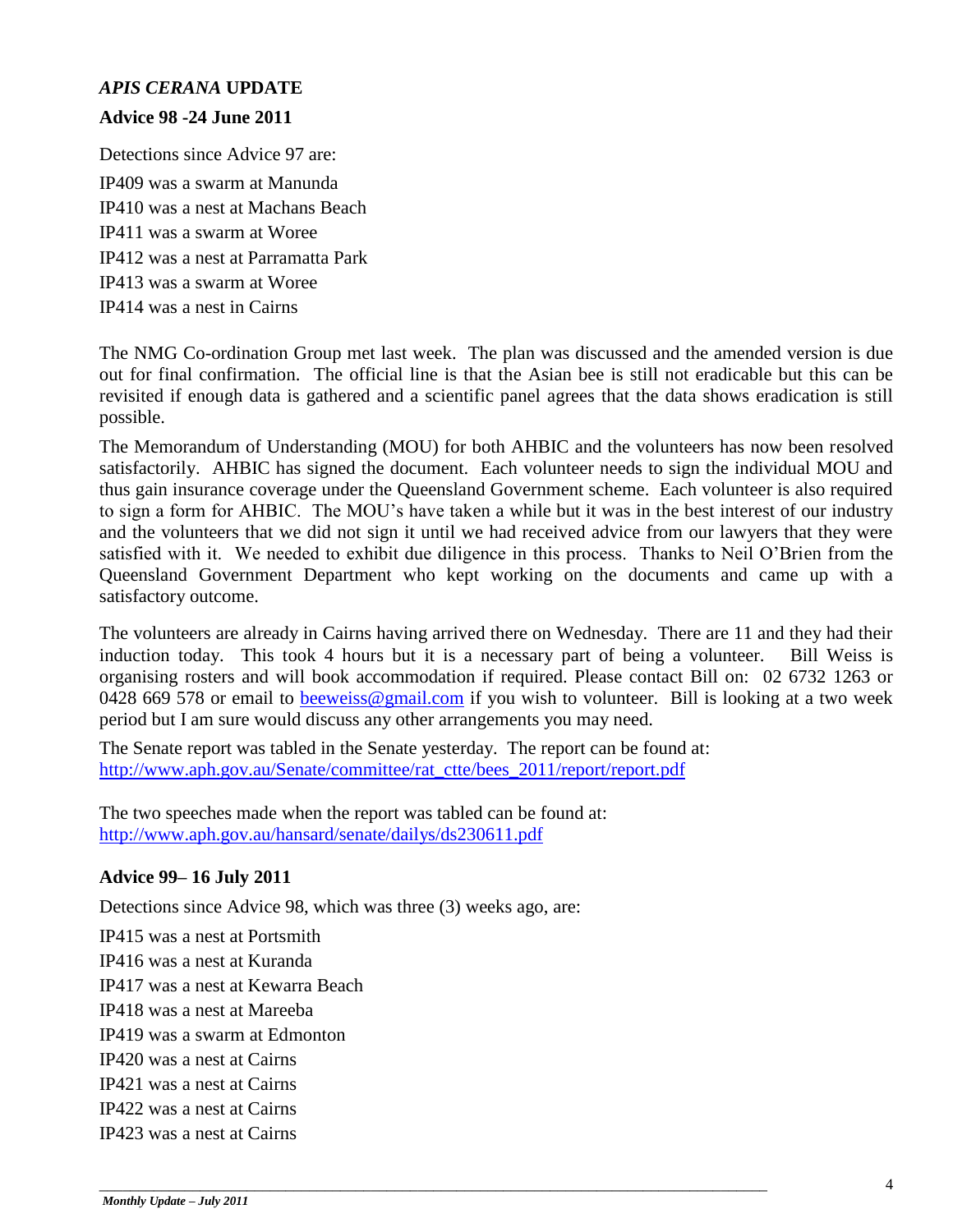IP424 was a nest at Earlville IP425 was a nest at Trinity Beach IP426 was a nest at Gordonvale IP427 was a swarm at Innisfail IP428 was a nest at Moorabool IP429 was a swarm at Gordonvale IP430 was a nest at North Cairns IP431 was a swarm at Bentley Park IP432 was a nest at Gordonvale IP433 was a swarm at Deeral IP434 was a nest at Portsmith IP435 was a nest at Edmonton

The volunteers have been performing their duties in Cairns. There were 11 in the first group and 12 currently in Cairns. There has been a good reaction and I believe the volunteers have come away with a better understanding of how things work in the north. The volunteers have also been impressed by the skill of the staff in Cairns. Even though I have been telling industry of this high skill level for several years now, it is good for people to see it firsthand.



*Shirin (Team Leader, Biosecurity Queensland) and Eric Whitby (Honeybee Industry volunteer) (Photo courtesy of Corey Bell)*

We still need volunteers and a weekly roster will be worked on from Monday 8 August. Bill Weiss is organising rosters and will book accommodation if required. Please contact Bill on: 02 6732 1263 or 0428 669 578 or email to [beeweiss@gmail.com](mailto:beeweiss@gmail.com) if you wish to volunteer.

There was an article on the Queensland Country Hour re the volunteers. You can see it at:

\_\_\_\_\_\_\_\_\_\_\_\_\_\_\_\_\_\_\_\_\_\_\_\_\_\_\_\_\_\_\_\_\_\_\_\_\_\_\_\_\_\_\_\_\_\_\_\_\_\_\_\_\_\_\_\_\_\_\_\_\_\_\_\_\_\_\_\_\_\_\_\_\_\_\_\_\_\_\_\_\_\_\_\_\_\_

<http://www.abc.net.au/rural/qld/content/2011/07/s3267754.htm>

I have not yet received a copy of the final plan but I imagine it is being held up with the Hendra virus outbreak here in Queensland where the Head Office staff handling the Asian bee incursion are also heavily involved in the Hendra virus outbreak.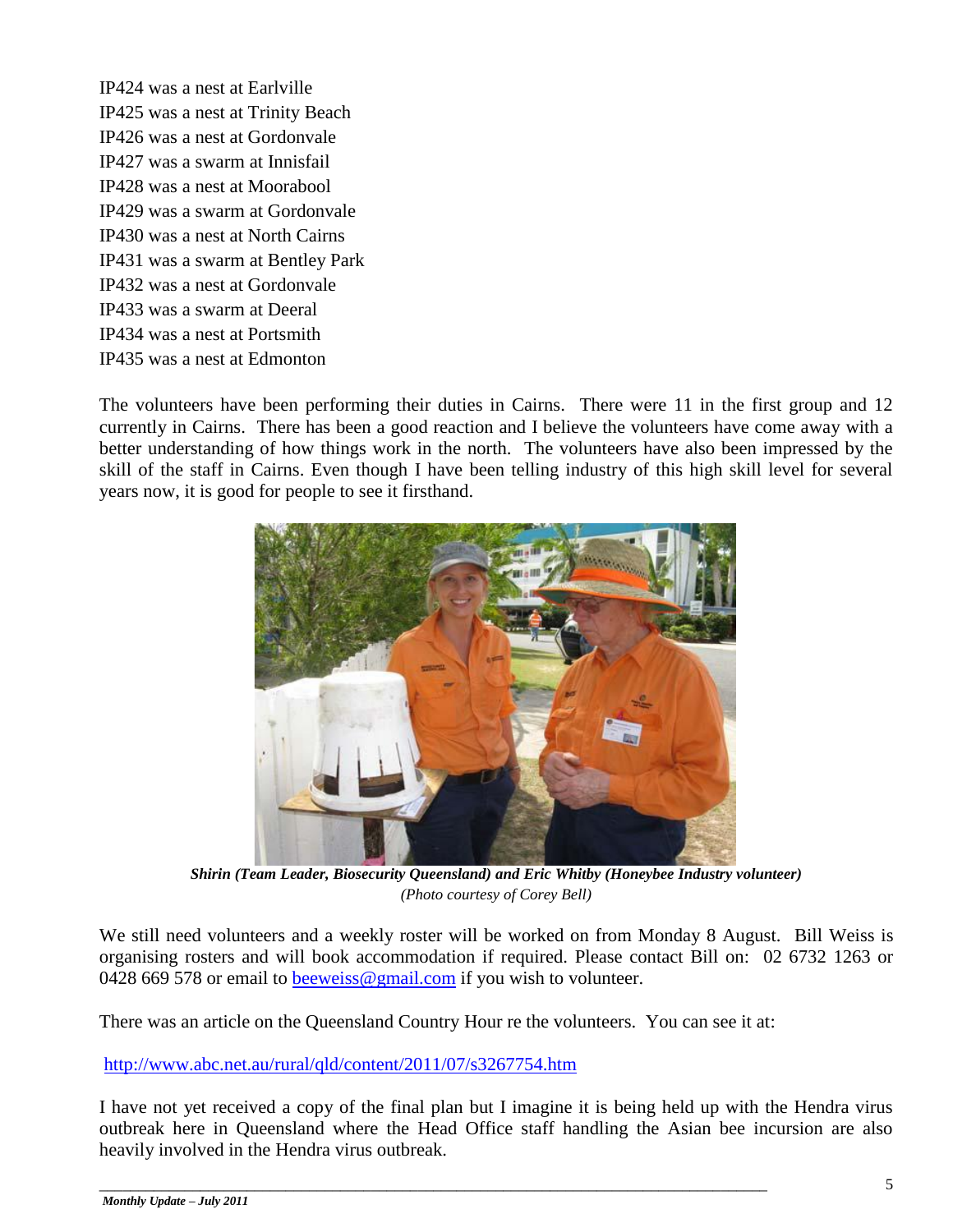# **REPORT ON VOLUNTEERS TO CAIRNS**

The first group of volunteers arrived in Cairns on 22 June. They were inducted by Qld Biosecurity staff and began work on 24 June. This group has since returned home yesterday and a second group of 12 arrived and will be inducted today. After a few days working with various on ground staff, of which there are 5, with one additional person expected to begin next week, it became evident that they were extremely dedicated and had developed skills associated with the Asian Bee. They indicated an interest in learning more about *Apis mellifera* after hearing conversations between beekeepers.

We intend to put together a short 3-4 day course during summer, so they can get a rudimentary understanding of *Apis mellifera*, because much of *Apis cerana's* activities are similar.

We hope to be able to run the volunteer program up until the wet season begins, perhaps in October, realising, of course that most beekeepers will be busy. At present we have been working on a fortnight roster, with change over being mid week to coincide with the cheaper flights. There have been some comments that 2 weeks is too long to be away for many, so as we move away from the main tourist season in the north, flights should not vary so much between weekends and mid week and a weekly roster will be looked at.

Are we doing any good? I believe yes.

We, as concerned Industry people got to see the Asian Bee in the environment and perhaps try to access its potential impact on our industry. We impart a lot of general bee information to staff and over time I believe the two groups can form a system whereby incursions such as this can be eradicated quickly and efficiently.

Volunteers helped staff bring in a *apis cerana* nest which had located in a 44 gallon drum. The drum was cut and a Perspex end put in, to form an observation hive. This hive is located in the QLD Biosecurity grounds near the wharf area of Cairns. Excluder holes were drilled in the bung of the drum so the queen was restricted from escaping. This hive should prove beneficial for research on attractants and foraging behaviour. Attractants are a very important component if we are going to be able to eradicate this pest as most people who have worked in this region believe "baiting" is the most efficient way of eradication.

There are methods of administering bait which can be very species specific and these are being investigated. Approval may be the biggest obstacle.

Can this pest be eliminated? I believe yes.

I realize that 2 weeks is not very long to be attempting to form an opinion, however, evidence of bee and hive numbers in feeding stations and observation of floral sources lead me to think that nest numbers are not high, both cerana and mellifera. Our perception of a warm tropical region, producing an abundance of flowers is a bit misguided. Many tropical species don"t seem to attract honeybees as they flower intermittently. At present managed honeybees are not performing very well, requiring sugar feeding to allow brood expansion for spring. Of course this view may alter later in the year; given it is still their winter.

So please, if you feel you can spare some time, you, and the honeybee industry will benefit from your volunteering to go to Cairns to help.

\_\_\_\_\_\_\_\_\_\_\_\_\_\_\_\_\_\_\_\_\_\_\_\_\_\_\_\_\_\_\_\_\_\_\_\_\_\_\_\_\_\_\_\_\_\_\_\_\_\_\_\_\_\_\_\_\_\_\_\_\_\_\_\_\_\_\_\_\_\_\_\_\_\_\_\_\_\_\_\_\_\_\_\_\_\_

# *Bill Weiss - Volunteer Coordinator*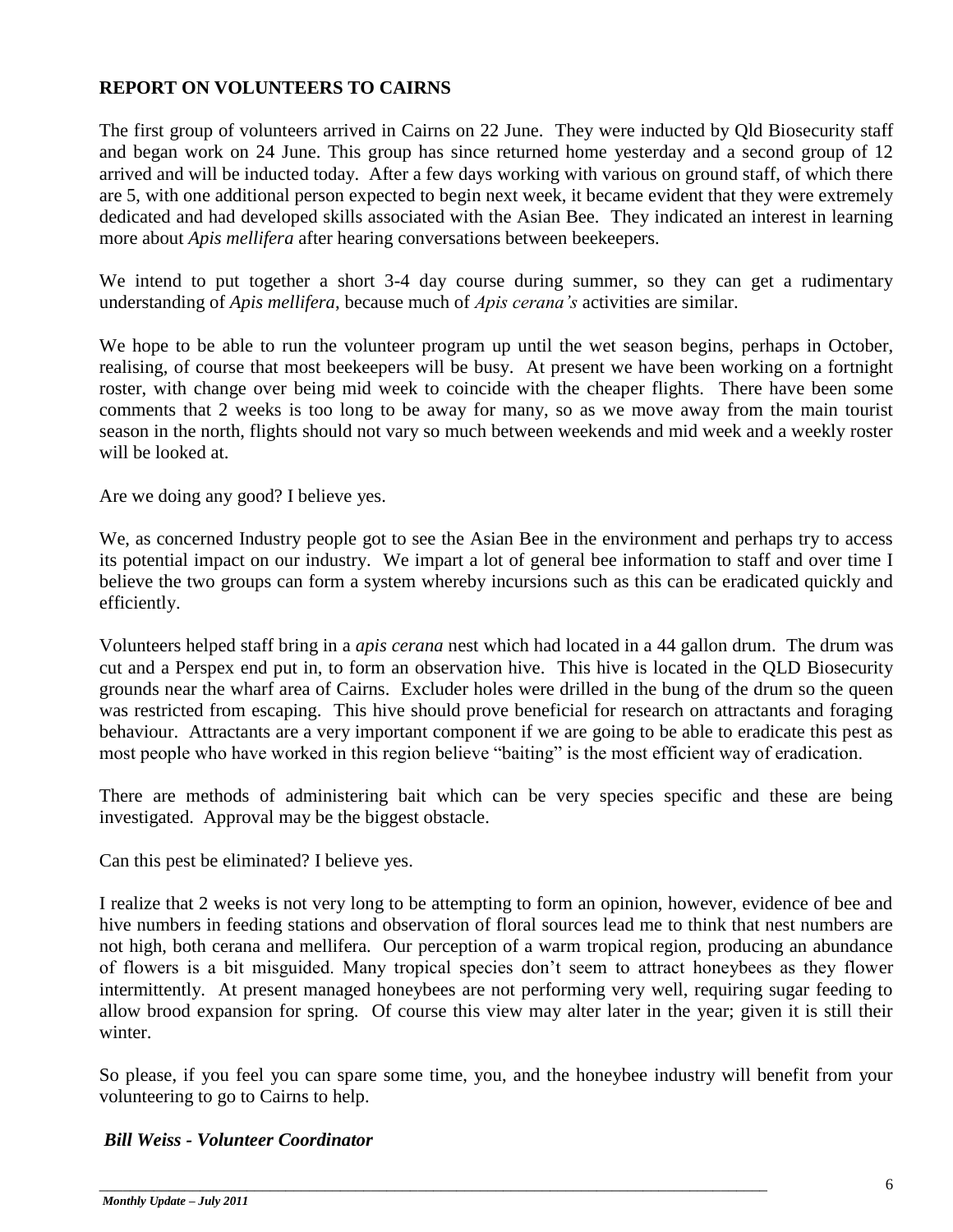## **NATIONAL FOOD PLAN**

#### *Call for submissions - National Food Plan Issues Paper*

The Australian Government is developing a national food plan to help integrate food policy from paddock to plate and protect Australia"s food security.

The Government has released an *Issues paper to inform development of a national food plan* for consultation and to collect feedback on what a national food plan should cover and aim to achieve. The Government seeks your feedback to help it create a suite of ideas and options for a national food plan.

Submissions are being sought from interested individuals, businesses and organisations with an interest in food and food policy across the supply chain. Submissions must be:

- Accompanied by a submission cover sheet
- Lodged by 5pm Friday 5 August 2011

The Government also plans to hold a live webcast discussion on the issues paper as part of its consultation with stakeholders. You can register at [www.daff.gov.au/nfp](http://www.daff.gov.au/nfp) For further information on the development of the national food plan, the issues paper and how to make a submission, visit: [www.daff.gov.au/nfp](http://www.daff.gov.au/nfp) or email [nationalfoodplan@daff.gov.au](mailto:nationalfoodplan@daff.gov.au) or write to:

National Food Plan Unit, DAFF, PO Box 858, Canberra City ACT 2601

# **2011 AHBIC AWARD OF EXCELLENCE GOES TO BRUCE WHITE OAM**



*Bruce receiving his award from Lindsay Bourke*

Congratulations to Bruce White on receiving the 2011 AHBIC Award of Excellence presented at the AGM held in Adelaide on 8 July.

Bruce has spent a lifetime working for the Apiary Industry and is a very worthy recipient of the award.

**Congratulations Bruce – Well Done**

Bruce has spent his life providing services to the beekeeping industry as an employee of the NSW Department of Agriculture, a total of 43 years. In his retirement Bruce continues to be very generous with his time and knowledge, continuing with his dedication to passing on his extensive experience and enthusiasm for honey bees. In his retirement he is a committee member of the Honey Bee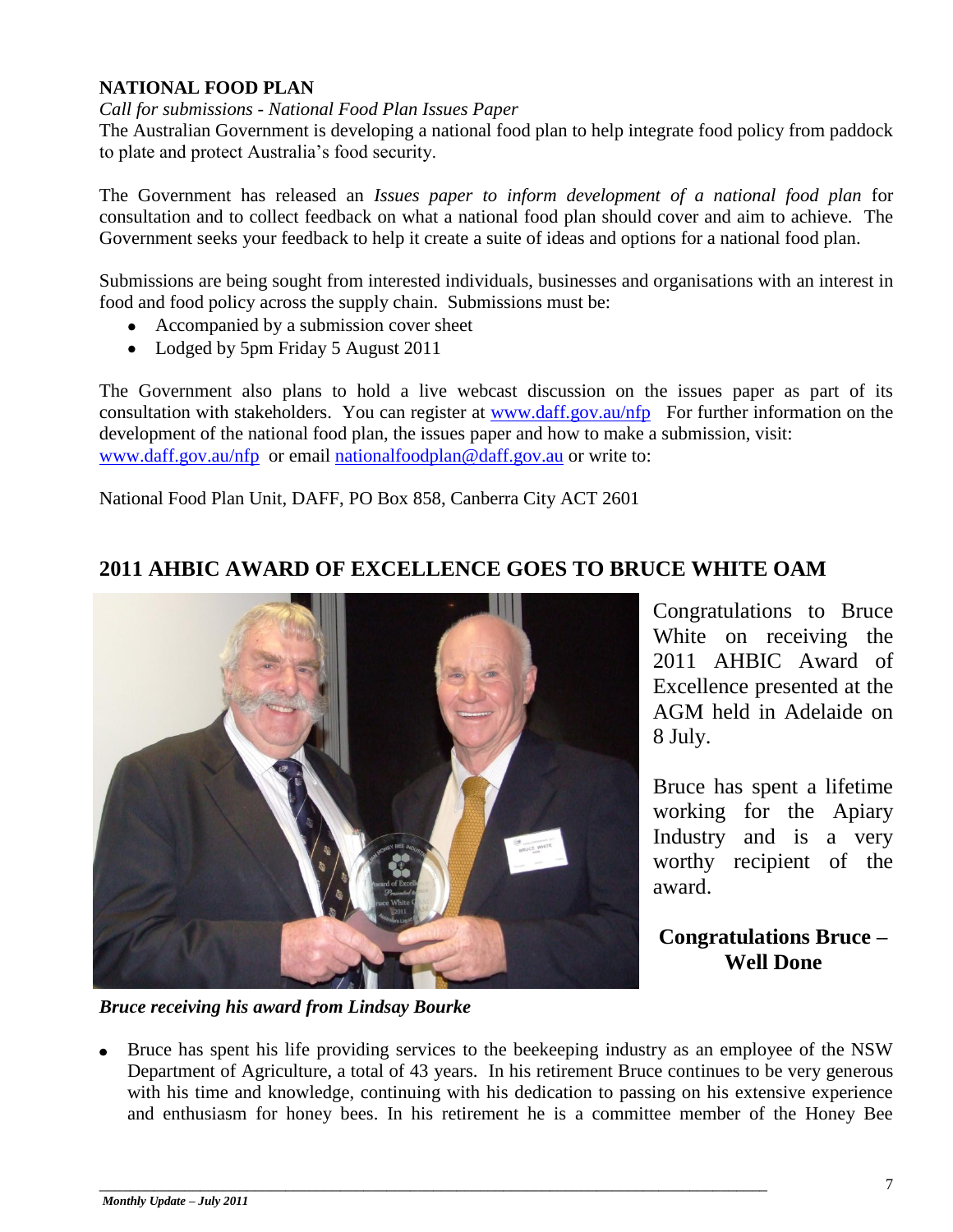Research Council, he has taken up a very active role in the Australian Queen Bee Breeding program and continues to attend various conferences, meetings and field days as an active participant.

- Bruce has been involved in a number of notable projects that have benefited beekeeping. These include the production of the endemic bee disease video, the exotic bee disease video; it's a buzz video and the package bee video. He has travelled as an official ambassador for the Department and the beekeeping industry to New Zealand, Russia, Solomon Islands, Vanuatu, Fiji, Papua New Guinea, United Arab Emirates, Germany, England, Korea, Thailand and Norfolk Island.
- Bruce is the beekeeping teacher for the Open Training and Education Network of TAFE (OTEN) and also co-wrote educational packages for the Australian Honeybee Industry. He also tutors and lectures on B-QUAL the honeybee industry"s quality assurance and biosecurity system.
- Bruce has been asked to talk at interstate conferences. His role in major international conferences started at Apimondia in Adelaide in 1977 when he was the secretary of the beekeeping economy segment. He was the chairman of a session at Apimondia in Slovenia. Bruce also played a very big part in the successful Australian Apimondia in 2007.
- In 2009 Bruce received the Goodacre Award, the Australian Honeybee Industry's peak recognition for excellence. To receive this award you must be nominated by 6 persons associated with the honeybee industry. The nomination is assessed by the Goodacre Award Committee, who makes a decision on whether the nomination is worthy. In Bruce's case the decision was not in question.
- One act of kindness which I feel very few in Industry are aware of is that Bruce on numerous occasions, where a beekeeper has passed away, he has unselfishly assisted in the management of the business and the bees whilst the family has come to grips with their relative's recent death and a way forward developed.
- Bruce was awarded the OAM for services to the Beekeeping Industry in the 2011 Queens's Birthday Honours List.

# **DELIGHTFUL DINNER SPEAKER**

AHBIC and the South Australian Apiarists" Association were fortunate to have Mr Eric Webb as the guest speaker at the Conference Dinner held on Thursday 7 July in Adelaide.

Eric entertained the audience with his very interesting tales of the early days of Spring Gully Foods.

\_\_\_\_\_\_\_\_\_\_\_\_\_\_\_\_\_\_\_\_\_\_\_\_\_\_\_\_\_\_\_\_\_\_\_\_\_\_\_\_\_\_\_\_\_\_\_\_\_\_\_\_\_\_\_\_\_\_\_\_\_\_\_\_\_\_\_\_\_\_\_\_\_\_\_\_\_\_\_\_\_\_\_\_\_\_

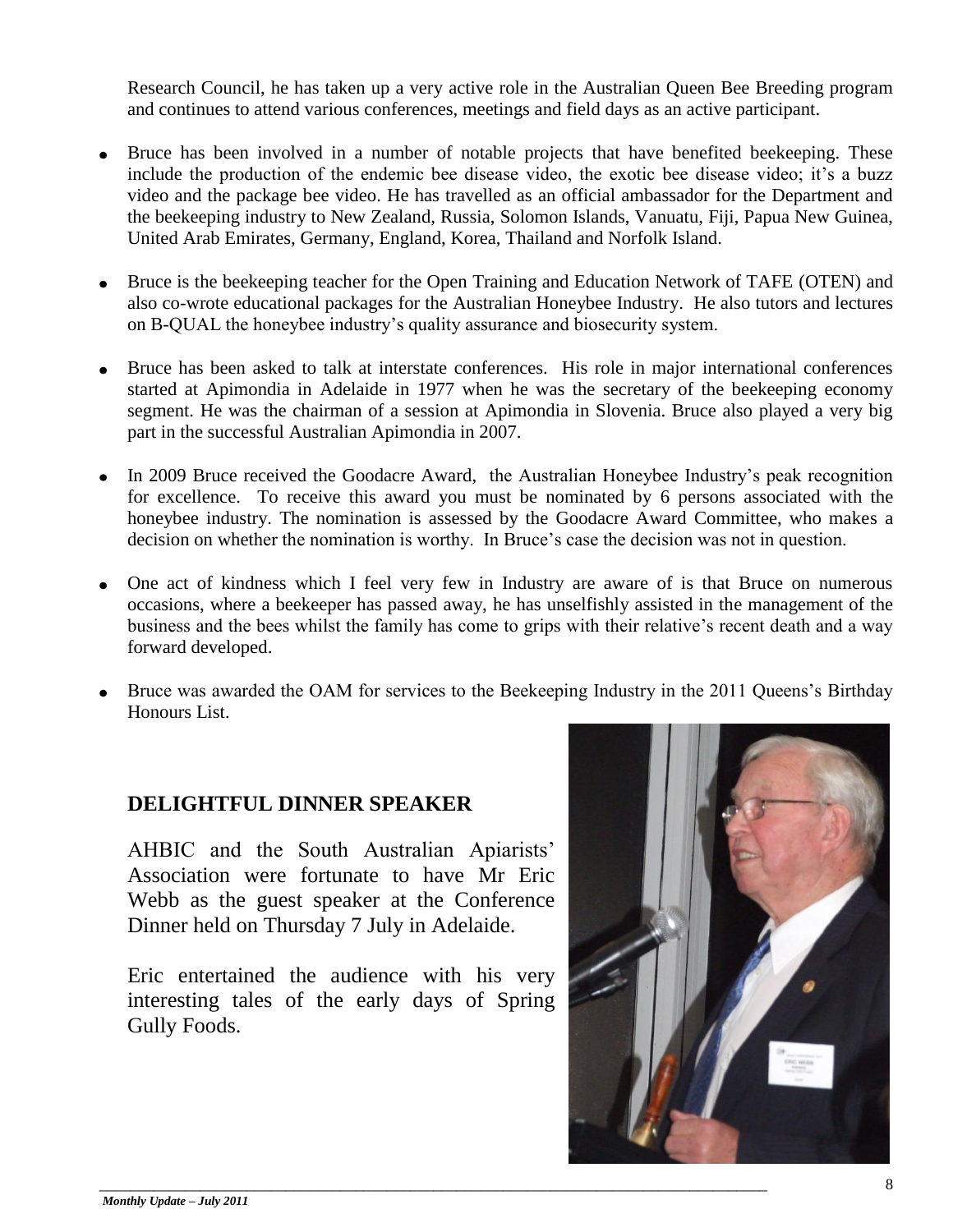# **MORE HELP ON THE WAY FOR POLLINATION**

# *MEDIA RELEASE - Wednesday, 20 July 2011*

Bees and the pollination services they provide are under threat, and new research is being funded to defend our borders, update biosecurity plans and make sure we are as prepared as possible for if and when a significant bee pest is detected in Australia.

An estimated 65 per cent of agricultural production in Australia relies on honeybees for pollination, yet there is little awareness of their important role because of the incredible job done by wild European honeybees.

A new round of funding has been announced by the Pollination Program, a research partnership between the Rural Industries Research and Development Corporation (RIRDC) and Horticulture Australia Limited (HAL).

Projects beginning this month are as diverse as biosecurity, smarter use of pesticides and new methods of pest management that will all contribute to the ongoing effort to protect our bees and prepare the apiary and agricultural industries for a possible exotic pest incursion.

Gerald Martin, Chairman of the Pollination R&D Advisory Committee, says it's essential to continue encouraging and funding innovative and novel research.

"The impact of an exotic pest or disease incursion is considered to be a significant risk to the beekeeping industry – and therefore the industries reliant on pollination to produce fruit, vegetables and grain," Mr Martin said.

"One of the key threats to bees is the Varroa mite, and much of the Program"s activity is focussed on this pest. If Varroa reaches Australian shores and become entrenched it"s expected to cost \$72.3 million per year over 30 years [1].

"This is not just from lower honey production but the impact of the loss of pollination by both managed and wild European honeybees on a range of fruits, vegetables and pastures," Mr Martin said.

The objective of the Pollination Program is to secure the pollination of Australia's horticultural and agricultural crops into the future on a sustainable and profitable basis.

More details about the projects being funded by the program, and their results, can be found at [www.rirdc.gov.au/pollination](http://www.rirdc.gov.au/pollination) 

The new projects being funded in 2011-12 include:

- Biosecurity implementation to strengthen Australia's honey bee and pollination responsive industries. The Honey Bee Industry Biosecurity Plan will be updated and a Hive Biosecurity Manual developed along with a training module for bee keepers.
- Pesticide and Bees booklet -This involves developing a web based booklet that identifies crops, pesticides used on them, and pesticides harmful to bees, with the aim of ensuring primary producers, apiarists and those involved with the application of pesticides are aware of the management strategies they can implement to minimise the negative effects on bee populations.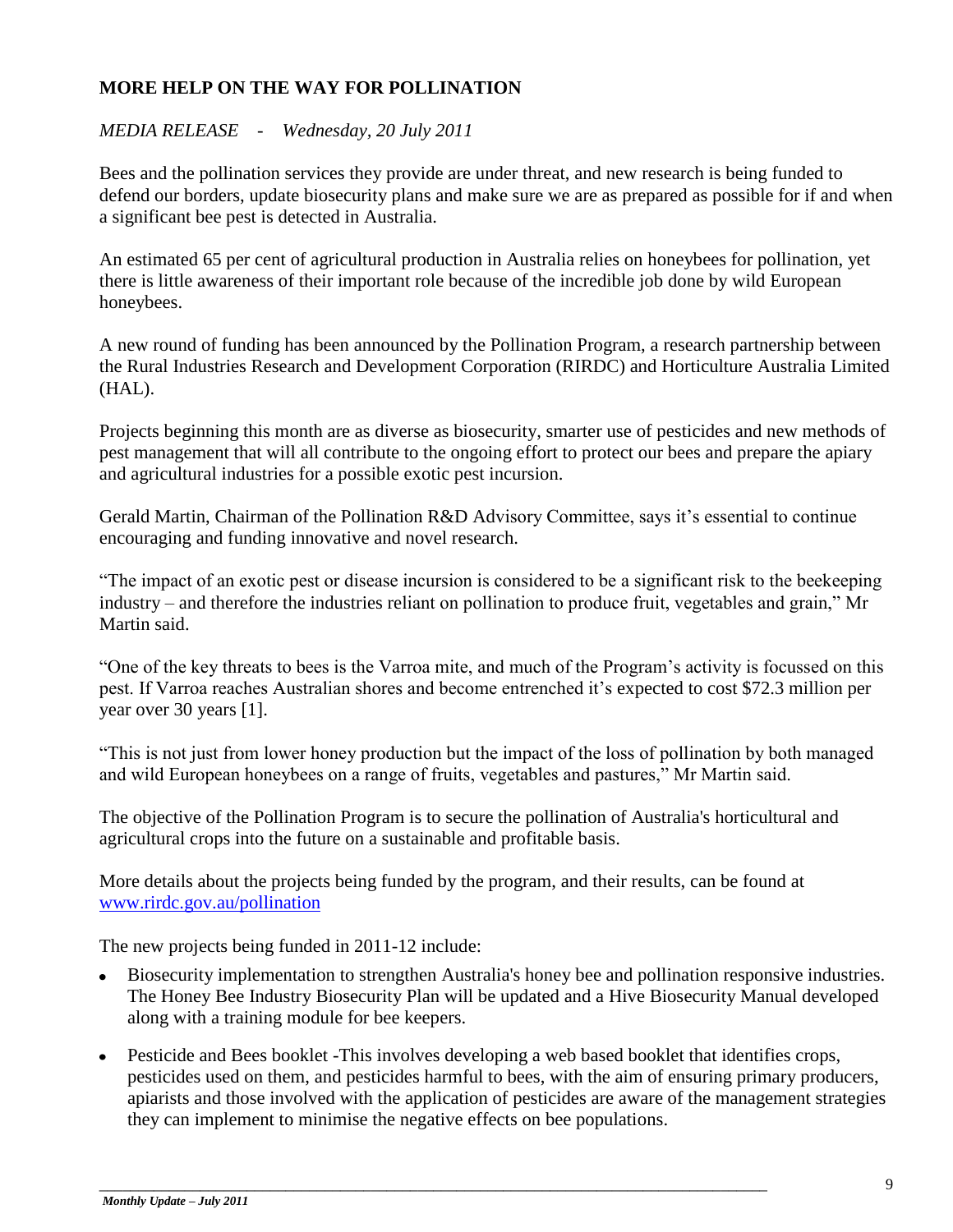Remote sensing of beehives to improve surveillance. Existing electronic hive monitoring systems  $\bullet$ available in Australia will be evaluated, followed by the development of a proof-of-concept hive sensing system with wireless technology that will automatically detect when a swarm enters an empty 'hait' hive

Screened bottom boards-This will investigate existing designs in Australia and New Zealand and compare over 12 months the performance of hives with screened bottom boards with hives with regular bottom boards.

# **TASMANIAN QUALITY ASSURED AUSTRALIA – IMPORTANT HONEYBEE PROJECT**

Tasmanian Quality Assured **(**TQA) Australia has been engaged by Horticulture Australia Limited to undertake an important project for the honeybee industry. The project will result in the publication of a document that will help crop pollinators and primary producers to avoid pesticide related honeybee colony deaths. In particular, the publication will include the following:

- a) A list of the agricultural and horticultural crops grown in Australia that are responsive to honeybee pollination.
- b) A list of the pesticides (insecticides, fungicides, herbicides and wetting agents) that are used on those crops and are known to be harmful to honeybees.
- c) Best practice guidelines for crop pollinators and primary producers to follow.
- d) An overview of the Australian Pesticides and Veterinary Medicines Authority's process for pesticide assessment and registration.

It is envisaged that this document will be made available to the public as a PDF booklet that can be downloaded from the internet.

As a previous secretary of the Tasmanian Beekeepers' Association and part time manager of the Tasmanian Honey Company, I am very excited to be able to work on this project with the TQA Australia team.

I would be most grateful if you could circulate this information to your members and I would love to hear from anybody who is interested in knowing more about the project, or who has a contribution to make. If your organisation or any of its members have done any previous work that relates to this project, I would be grateful of the opportunity to review that work and to build on it, rather than "reinvent the wheel". The project is due for completion at the end of October and it is important that anybody wishing to contribute does so now.

I appreciate your assistance.

Kind regards, Daryl Connelly Project Manager - TQA Australia PO Box 606 Devonport TAS 7310 P: 0488 333 893 F: (03) 6423 6112 E: [daryl@tqainc.com.au](mailto:daryl@tqainc.com.au) W: [www.tqainc.com.au](http://www.tqainc.com.au/)